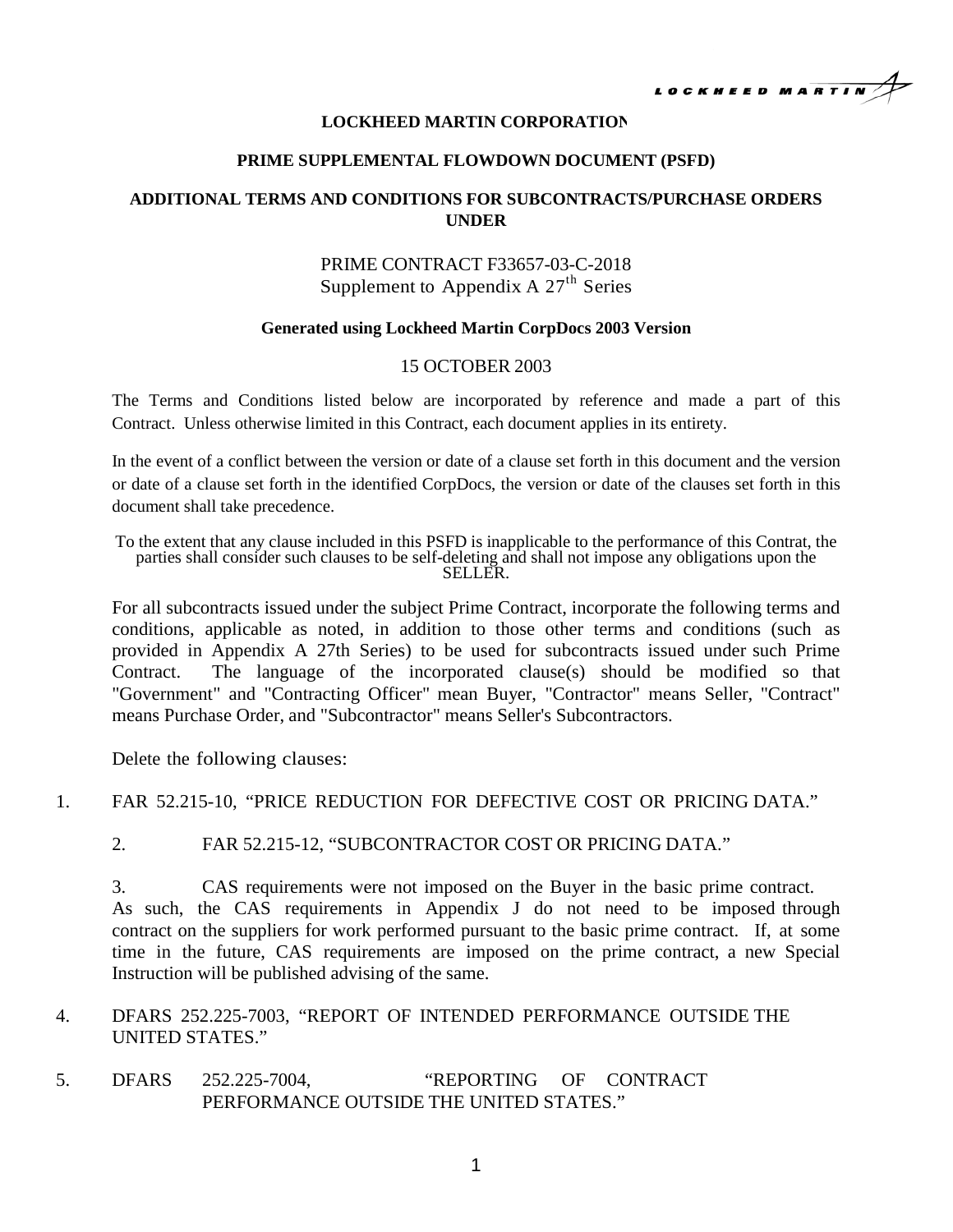

## 6. DFARS 252.225-7013, "DUTY-FREE ENTRY."

7. DFARS 252.225-7015, "PREFERENCE FOR DOMESTIC HAND OR MEASUR

Add the following clauses:

1. Add the following after FAR 52.215-11, "PRICE REDUCTION FOR DEFECTIVE COST OR PRICING DATA – MODIFICATIONS (OCT 1997):

"If Buyer is subject to any liability or expense, including without limitation Government withholding of payments, as the result of: 1) Seller's or its lower tier subcontractors' submission and/or certification of alleged or actual defective cost or pricing data, as set forth in this clause or 2) their furnishing, as prospective subcontractors, alleged or actual defective cost or pricing data, which data was certified or required to be certified by Buyer to be accurate, complete and current as of the date specified by Buyer in its Certificate of Current Cost or Pricing Data, and which data Seller was given timely notice by Buyer to furnish and/or update prior to such date specified in such certificate; or 3) the Government Contracting Officer's rejection of Seller's or Seller's lower-tier subcontractor's claim for exception from submission of certified cost or pricing data on the basis that the price offered by the Seller or lower-tier subcontractor is based on an established catalog or market price of a commercial item sold in substantial quantities to the general public, is a price set by law or regulation, is a commercial item; or, on any other basis set forth in FAR FAR 15.403-1 or other pertinent law or regulation; or 4) their furnishing data of any description that is allegedly or actually inaccurate as set forth in this clause, then Seller agrees to indemnify and hold Buyer harmless to the full extent of any damage or expense resulting from such action.

2. With reference to Paragraph 12, Appendix A,  $27<sup>th</sup>$  Series, the following clauses related to patents, rights in data, and computer software are incorporated in the Prime Contract:

FAR 52.227-1, "AUTHORIZATION AND CONSENT" (JUL 1995),

FAR 52.227-2, "NOTICE AND ASSISTANCE REGARDING PATENT AND COPYRIGHT INFRINGEMENT" (AUG 1996),

FAR 52.227-12, "PATENT RIGHTS – RETENTION BY CONTRACTOR (LONG FORM)"(JAN1997),

FAR 52.227-21, TECHNICAL DATA DELCARATION, REVISION, AND WITHHOLDING OF PAYMENT – MAJOR SYSTEMS" (JAN 1997) (Tailored). Contracting Officer" means "Lockheed Martin." "Government" means "Lockheed Martin" in paragraph (b)(2) and "Lockheed Martin or Government" in paragraph (d).

DFARS 252.227-7013, "RIGHTS IN TECHNICAL DATA – NONCOMMERCIAL ITEMS" (NOV 1995) – ALT I (JUN 1995); 252.227-7014, "RIGHTS IN NONCOMMERCIAL COMPUTER SOFTWARE AND NONCOMMERCIAL COMPUTER SOFTWARE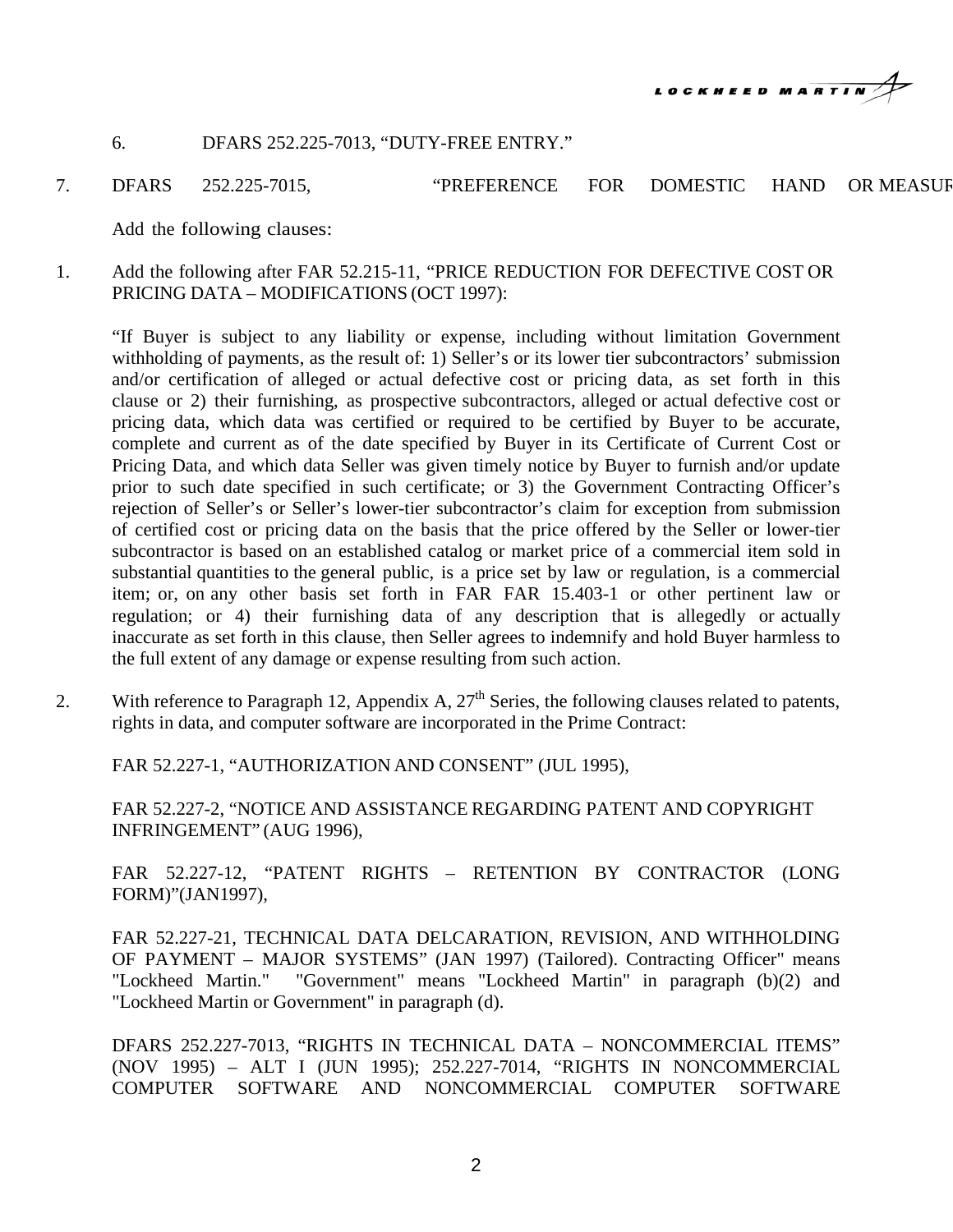**MARTIN** 

DOCUMENTATION" (JUN 1995); 252.227-7016, "RIGHTS I INFORMATION" (JUN 1995); 252.227-7019, "VALIDATION OF ASSERTED RESTRICTIONS – COMPUTER SOFTWARE" (JUN 1995); 252.227-7025, "LIMITATIONS ON THE USE OR DISCLOSURE OF GOVERNMENT-FURNISHED INFORMATION MARKED WITH RESTRICTIVE LEGENDS" (JUN 1995); 252.227-7030, "TECHNICAL DATA – WITHHOLDING OF PAYMENT" (MAR 2000); 252.227-7036, "DECLARATION OF TECHNICAL DATA CONFORMITY" (JAN 1997); 252.227-7037, "VALIDATION OF

RESTRICTIVE MARKINGS ON TECHNICAL DATA" (SEP 1999) and 252.227- 7039, "PATENTS – REPORTING OF SUBJECT INVENTIONS" (APR 1990).

- 3. FAR 52.237-2, "PROTECTION OF GOVERNMENT BUILDINGS, EQUIPMENT, AND VEGETATION" (APR 1984) (applicable for work to be performed on Government installations).
- 4. DFARS 252.225-7007, "BUY AMERICAN ACT TRADE AGREEMENTS BALANCE OF PAYMENTS PROGRAM," (OCT 2002).

DFARS 252.225-7009, "DUTY-FREE ENTRY – QUALIFYING COUNTRY SUPPLIES (END PRODUCTS AND COMPONENTS" (AUG 2000),

DFARS 252.225-7024, "RESTRICTION ON ACQUISITION OF NIGHT VISION IMAGE INTENSIFIER TUBES AND DEVICES" (DEC 1991),

DFARS 252.225-7026, "REPORTING OF CONTRACT PERFORMANCE OUTSIDE THE UNITED STATES" (JUN 2000).

5. AFMC 5352.227-9000 "EXPORT-CONTROLLED DATA RESTRICTIONS (AFMC)" (JUL 1997):

"CO" means "Buyer"

(a) For purposes of this clause,

- (1) Foreign person is any person who is not a citizen or national of the U.S. or lawfully admitted to the U.S. for permanent residence under the Immigration and Nationality Act, and includes foreign corporations, international organizations, and foreign governments;
- (2) Foreign representative is anyone, regardless of nationality or citizenship, acting as an agent, representative, official, or employee of a foreign government, a foreign-owned or influenced firm, corporation or person;

(3) Foreign sources are those sources (vendors, subcontracts, and suppliers) owned and controlled be a foreign person.

(b) The Contractor shall place a clause in subcontracts containing appropriate export control restrictions, set forth in this clause.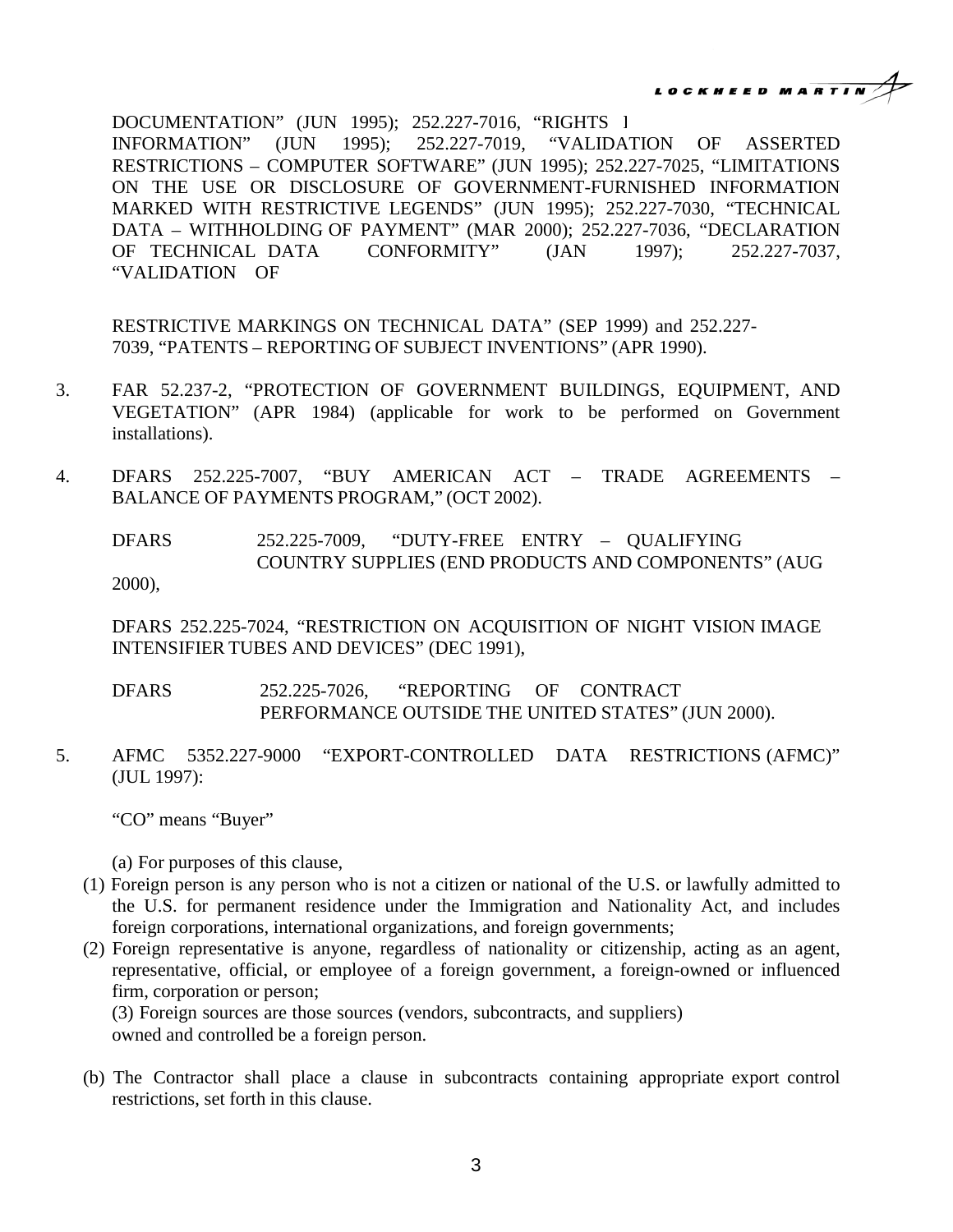LOCKHEED MARTIN

(c) Nothing in this clause waives any requirement imposed by any other U.S. Government agency with respect to employment of foreign nationals or export controlled data and information.

(d) Equipment and technical data generated or delivered under this contract are controlled by the International Traffic and Arms Regulation (ITAR), 22 CFR Sections 121 through 128. An export license is required before assigning any foreign source to perform work under this contract or before granting access to foreign persons to any equipment and technical data generated or delivered during performance (See 22 CFR Section 125). The Contractor shall notify the Contracting Officer and obtain written approval of the Contracting Officer prior to assigning or granting access to any work, equipment, or technical data generated or delivered under this Contract to foreign persons or their representatives. The notification shall include the name and country or origin of the foreign person or representative, the specific work, equipment, or data to which the person will have access, and whether the foreign person is cleared to have access to technical data (DoD 5220.22-M, National Industrial Security Program Operating Manual

(NISPOM)).

- 6. AFMC 5352.227-9002, "VISIT REQUESTS BY FOREIGN-OWNED OR CONTROLLED FIRMS (AFMC)" (JUL 1997), subparagraphs (b) and (c):
- (b) Subcontractors which are foreign-owned or controlled and require access to a U.S. Government installation shall have their prime Contractor submit a visit request to the security police office of the base being visited at least two weeks before the scheduled meeting.
- (c) Canadian Contractors and Canadian government employees may directly arrange visits by having their security office submit a visit request to the security police office of the base being visited at least two weeks before the scheduled meeting.
- 7. In addition, the following clauses also apply to cost-reimbursement, time-and- materials, or labor-hour subcontracts (as applicable): FAR 52.222-2, "PAYMENT FOR OVERTIME PREMIUMS" (JUL 1990); FAR 52.243-2, "CHANGES – COST-REIMBURSEMENT" (AUG 1987); FAR 52.243-3, "CHANGES – TIME-AND-MATERIALS OR LABOR-HOURS" (SEP 2000); FAR 52.245-5, "GOVERNMENT-PROPERTY (COST-REIMBURSEMENT, TIME-AND-MATERIAL, OR LABOR-HOUR CONTRACTS)" (JAN 1986); FAR 52.246-6, "INSPECTION – TIME-AND-MATERIAL AND LABOR-HOUR" (MAY 2001); FAR 52.247-67, "SUBMISSION OF COMMERCIAL TRANSPORTATION BILLS TO THE GENERAL SERVICES ADMINISTRATION FOR AUDIT" (JUN 1997); FAR 52.249-6, "TERMINATION (COST-REIMBURSEMENT)" (SEP 1996).

Modify the following clauses: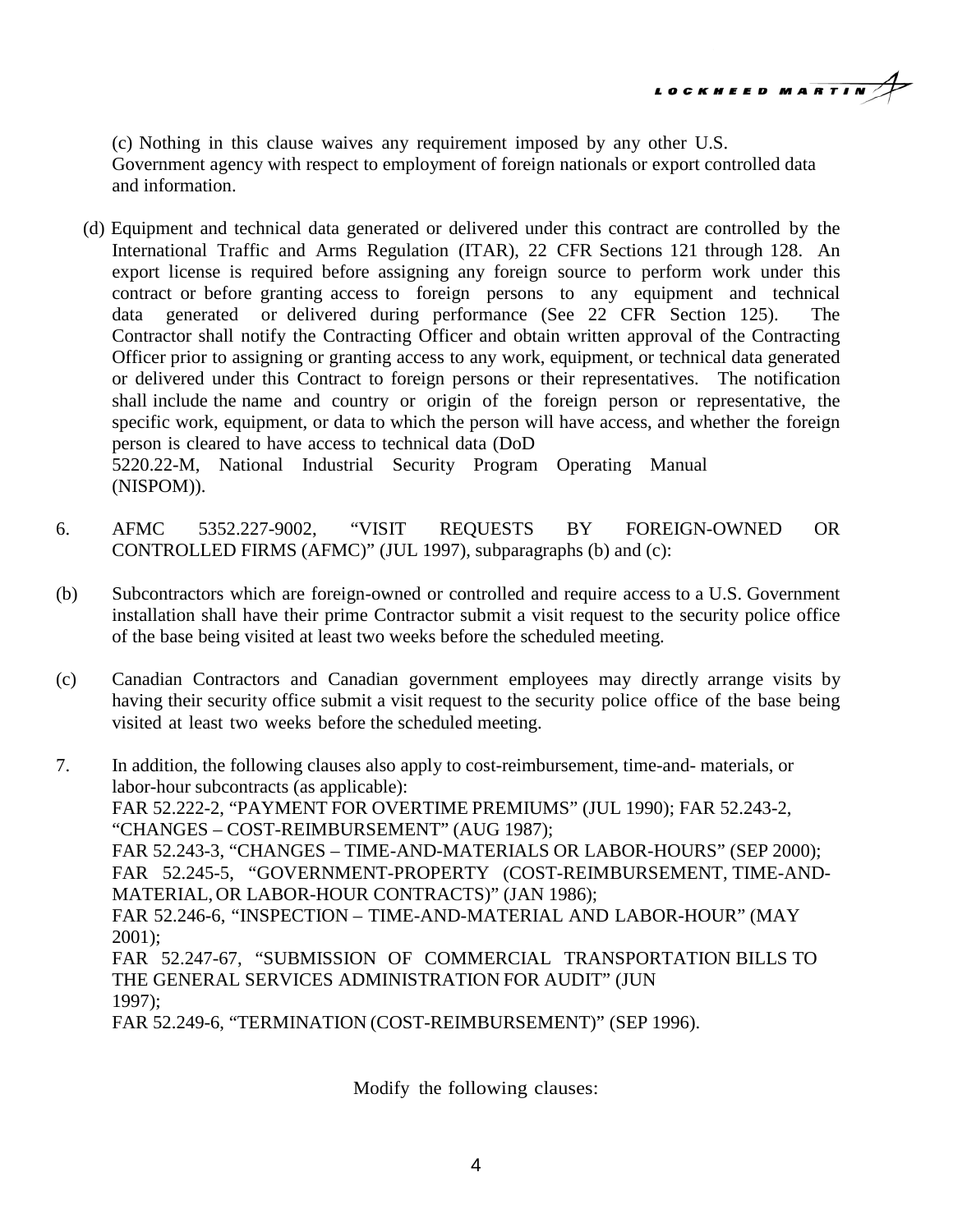LOCKHEED MARTIN

1. DFARS 252.225-7027, "RESTRICTION ON CONTINGENT FEES FOR FOREIGN MILITARY SALES (MAR 1998)." For purposes of subparagraph (b)(1), Countries listed in the Prime Contract are the following: Poland.

Special Clauses:

# 1. YPK-I002 EXPORT-CONTROLLED DATA RESTRICTIONS (MAR 2003) "CO" means "Buyer"

(a) For the purpose of this clause,

(1) Foreign person is any person who is not a citizen or national of the U.S. or lawfully admitted to the U.S. for permanent residence under the Immigration and Nationality Act, and includes foreign corporations, international organizations, and foreign governments;

(2) Foreign representative is anyone, regardless of nationality or citizenship, acting as an agent, representative, official, or employee of a foreign government, a foreign-owned or influenced firm, corporation or person;

(3) Foreign sources are those sources (vendors, subcontractors, and suppliers)

owned and controlled by a foreign person.

(b) The Contractor shall place a clause in subcontracts containing appropriate export control restrictions, set forth in this clause.

(c) Nothing in this clause waives any requirement imposed by any other U.S.

Government agency with respect to employment of foreign nationals or export controlled data and information.

(d) Equipment and technical data generated or delivered under this contract are controlled by the International Traffic in Arms Regulation (ITAR), 22 CFR Sections 121 through 128. An export license is required before assigning any foreign source to perform work under this contract or before granting access to foreign persons to any equipment and technical data generated or delivered during performance (see 22 CFR Section 125). The Contractor shall notify the Contracting Officer and obtain written approval of the Contracting Officer prior to assigning or granting access to any work, equipment, or technical data generated or delivered under this contract to foreign persons or their representatives. The notification shall include the name and country of origin of the foreign person or representative, the specific work, equipment, or data to which the person will have access, and whether the foreign person is cleared to have access to technical data (DoD 5220.22-M, National Industrial Security Program Operating Manual (NISPOM)).

# 2. YPK-H006 USE OF OTHER GOVERNMENT PROPERTY (JAN 2003)

a. In the performance of the requirements under this Contract, the Contractor may use and may authorize its subcontractors to use, on a no-charge basis, the Government-owned Special Tooling such as jigs, dies, fixtures, special gauges, other manufacturing aids and Special Test Equipment, heretofore acquired or manufactured or authorized for acquisition or manufacture by the Contractor and/or its subcontractors or heretofore furnished to the Contractor and/or its subcontractors as Government Furnished Property and presently in its or their possession which shall have been determined by the appropriate Administrative Contracting Officer (ACO) to be available for the performance of the work called for by this Contract in accordance with